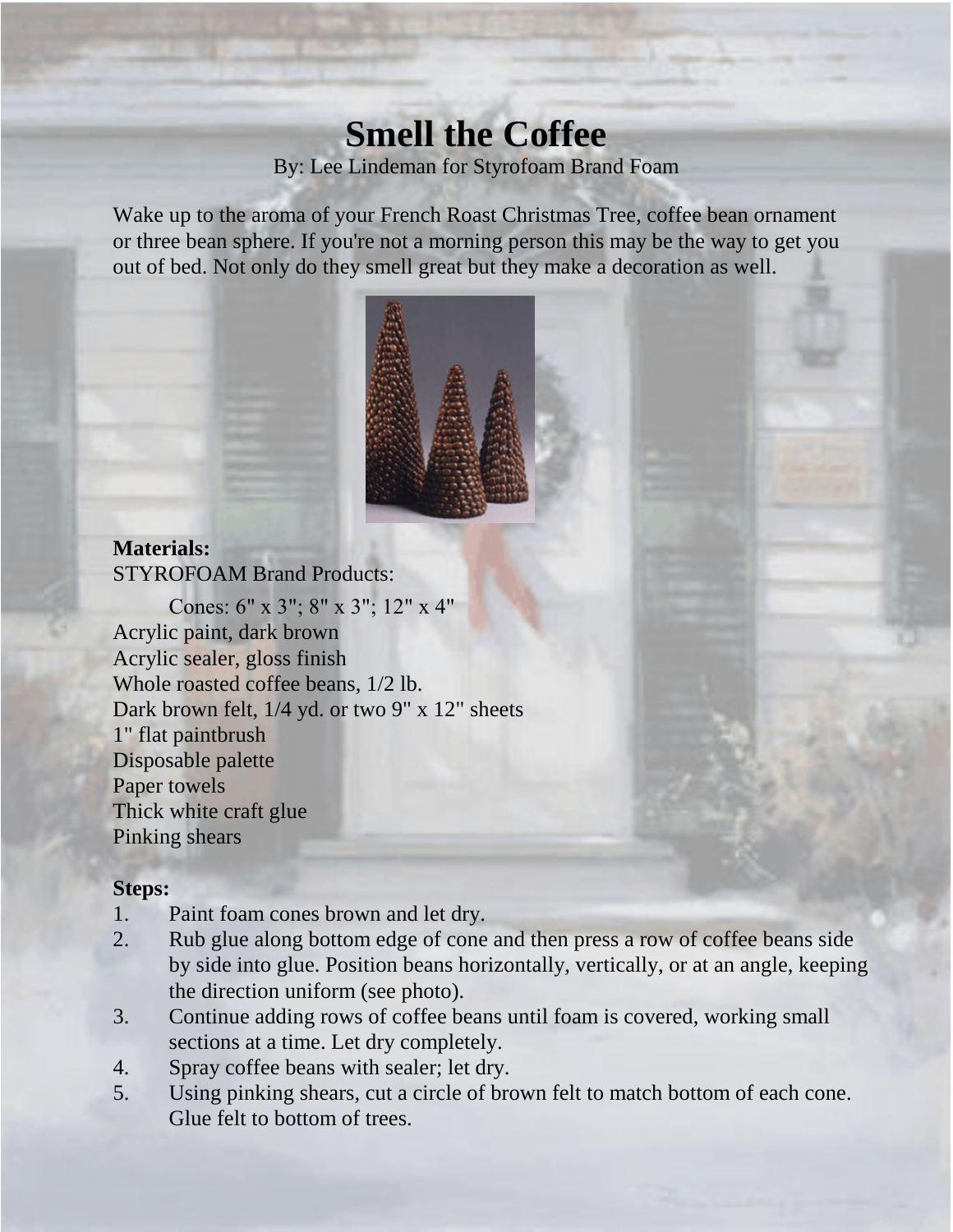

### **Materials:**

STYROFOAM Brand Products: Ball, 3" Acrylic paint, dark brown Acrylic sealer, glossy Whole roasted coffee beans, 3/4 C. 1-1/2" gold sheer ribbon, 1/2 yd. Gold tassel Gold cord, 4" Gold metal ornament cap with wire hanger (from discarded ornament) 1" flat paintbrush Disposable palette Paper towels Glues: thick white craft; low-temp glue gun and glue sticks **Scissors** 

#### **Steps:**

- 1. Paint foam ball dark brown and let dry.
- 2. Glue and insert metal ornament cap in foam ball.
- 3. Starting at top, glue coffee beans on end to ball around metal cap. Continue to glue coffee beans in circular rows around ball until covered. Let dry completely.
- 4. Spray coffee beans with sealer and allow to dry.
- 5. Hot glue tassel to center bottom of ornament.
- 6. Tie ribbon in a small bow and cut Vs in ribbon ends. Hot glue bow to top of ornament.
- 7. Thread cord through metal cap's wire hanger and knot ends to form loop. Glue knot to ornament.